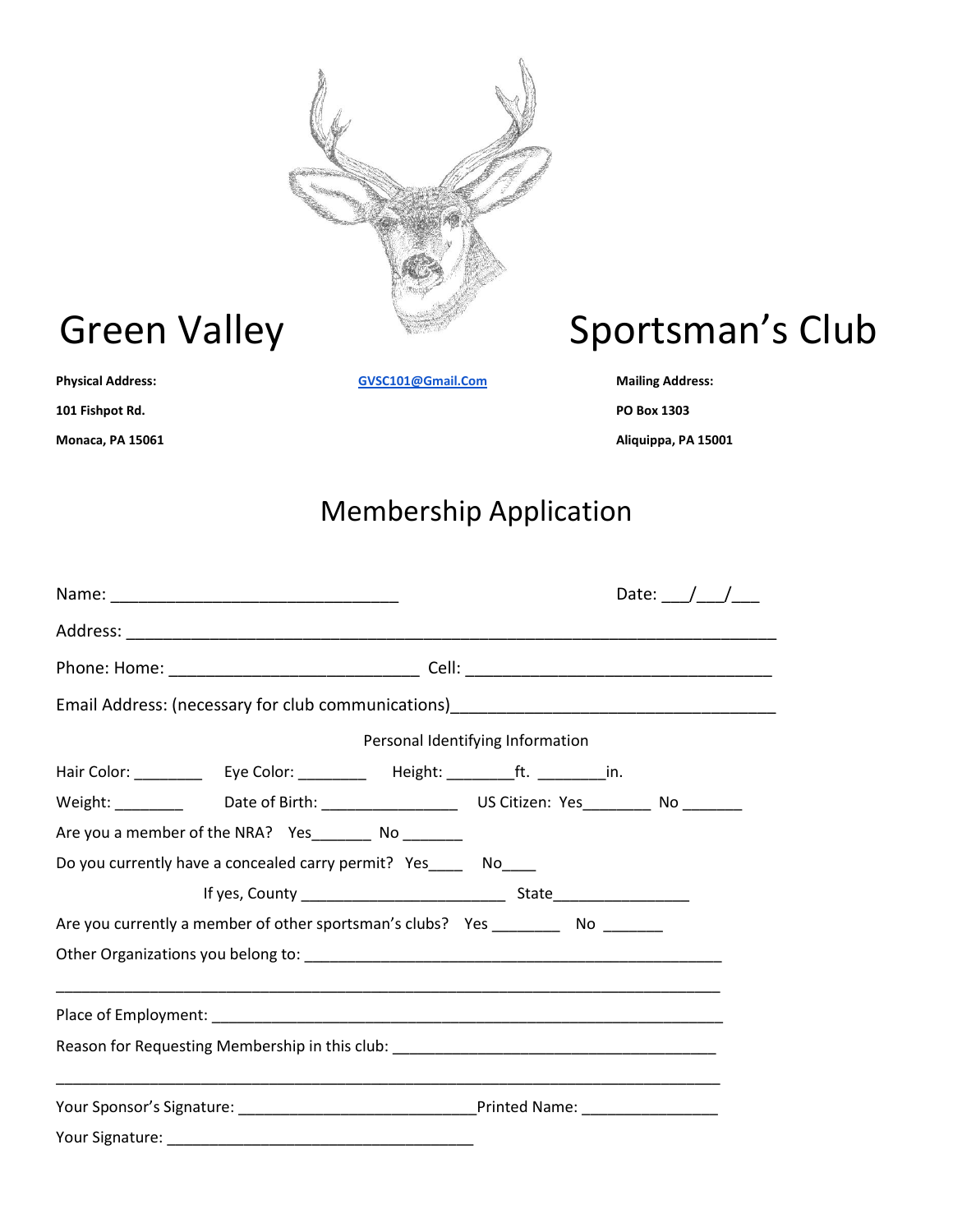#### **All Memberships are Family Memberships**

New Member - \$100 First Year Social Member

Renewal Membership - \$50 for Reduced Rate Member - \$100 for Social Members

Youth Membership: (12-18) - \$5 Youth Members are NOT permitted to have access code

\_\_\_\_\_\_\_\_\_\_\_\_\_\_\_\_\_\_\_\_\_\_\_\_\_\_\_\_\_\_\_\_\_\_\_\_\_\_\_\_\_\_\_\_\_\_\_\_\_\_\_\_\_\_\_\_\_\_\_\_\_\_\_\_\_\_\_\_\_\_\_\_\_\_\_\_\_\_

### **TIER MEMBERSHIP**

#### **Reduced Rate or Social**

#### **ALL DUES ARE DUE NO LATER THAN DECEMBER 31ST EACH YEAR**

New Members are ALL Social Members! If you earn 16 points thru the year, Social Members will then become Reduced Rate Members. Family members, as listed below, who participate in the activities listed will also accumulate points toward the Reduced Rate Membership.

Club Meetings……………………………………….…………...1pt Work Parties (scheduled or unscheduled)…………………….3pt Special Events (unless otherwise posted on website)............2pt

**A Total of 16 Points are needed** throughout the year to be qualified as a **REDUCED RATE** Member!

If Points are NOT met throughout the year you will remain a Social Member.

**All memberships are family memberships. Family is defined as: spouse, parents, and grandparents of member; spouse's parents and grandparents; children and grandchildren or domestic partners living together in house. While on Club property or at any Club activity, all individuals under the age of eighteen (18) must be accompanied at all times by their parent or other designated Club member. Note that family members as described above may only be present when the card carrying Social member is present. Specifically not included in the family membership are brothers, sisters, aunts, uncles, cousins or other relatives, or friends.**